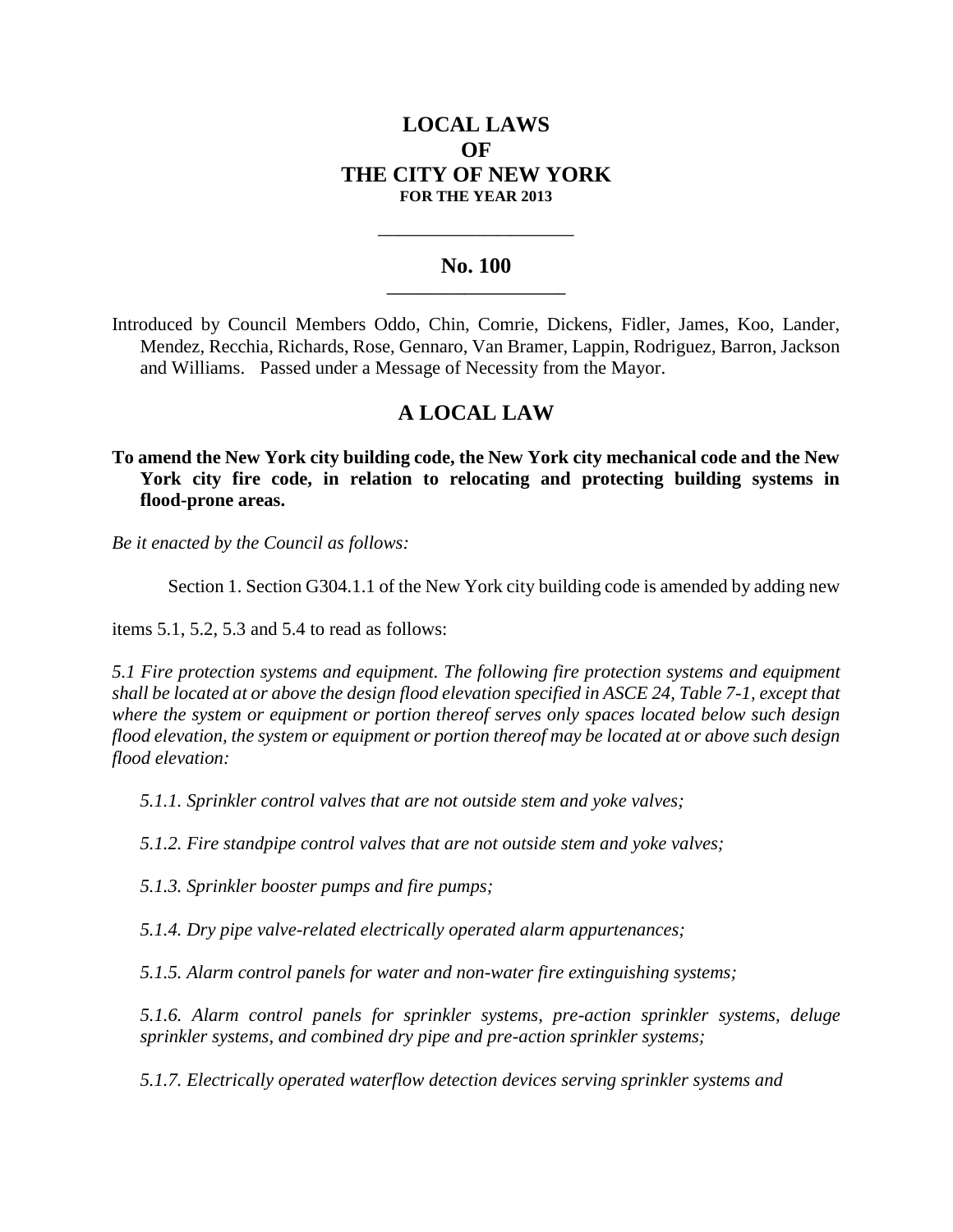*5.1.8. Air compressors serving sprinkler systems and pre-action sprinkler systems.*

*5.2 Fire alarm systems and components. Where a zoning indicator panel is provided at the main building entrance in accordance with Section 907.6.3.1 and such panel is located at or below 5 feet (1524 mm) above the design flood elevation specified in ASCE 24, Table 7-1, at least one secondary zoning indicator panel complying with the following requirements shall be provided:*

*5.2.1. The secondary zoning indicator panel, associated controls, power supplies and means of transferring control shall be provided at least 5 feet (1524 mm) above the design flood elevation specified in ASCE 24, Table 7-1, in a location accessible to responding Fire Department personnel and approved by the department and the Fire Department and*

*5.2.2. Where the secondary zoning indicator panel or associated controls are only operable upon transfer of control from another zoning indicator panel, such transfer shall be by a means that is approved by the Fire Department.*

*5.3 Fuel-oil piping systems. The following requirements shall apply to fuel-oil piping systems, as defined by Section 202 of the New York City Mechanical Code:* 

*5.3.1 Fill piping that does not terminate in a watertight terminal approved by the department shall terminate at least 3 feet (914 mm) above the design flood elevation specified in ASCE 24, Table 7-1 and*

*5.3.2 Normal vent piping and emergency vent piping shall terminate at least 3 feet (914 mm) above the design flood elevation specified in ASCE 24, Table 7-1.*

*5.4 Plumbing systems and components. The structure shall comply with the following requirements:*

*5.4.1 Relief vents and fresh air intakes. Relief vents and fresh air intakes serving building traps in accordance with Section 1002.6 of the New York City Plumbing Code shall be carried above grade and shall terminate in a screened outlet that is located outside of the building and at or above the design flood elevation specified in ASCE 24, Table 7-1 and*

*5.4.2 Reduced pressure zone backflow preventers. Reduced pressure principle backflow preventers complying with Section 608.13.2 of the New York City Plumbing Code and backflow preventers with intermediate atmospheric vents complying with Section 608.13.3 of the New York City Plumbing Code shall be located at or above the design flood elevation specified in ASCE 24, Table 7-1.*

§2. Section G304.1.2 of the New York city building code is amended by adding a new item

2.3.1 to read as follows:

*2.3.1 Additional requirements. The structure shall comply with Items 5.1 through 5.4 of Section*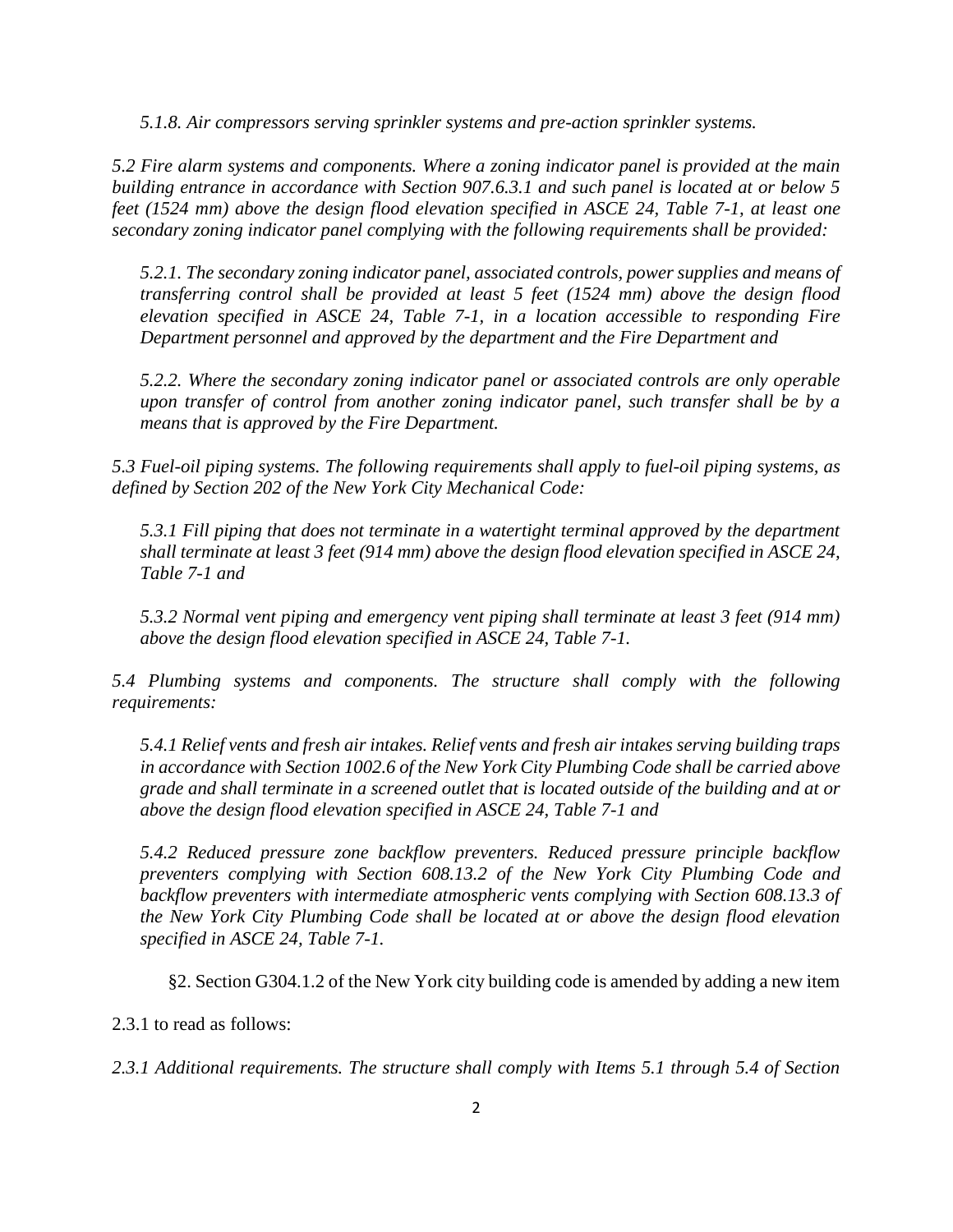*G304.1.1.*

§3. Section G304.2 of the New York city building code is amended by adding a new item

5.1 to read as follows:

*5.1 Additional requirements. The structure shall comply with Items 5.1 through 5.4 of Section G304.1.1.*

§4. Appendix G of the New York city building code is amended by adding a new section

G304.4 to read as follows:

*G304.4 Construction standards for shaded X-Zones. In shaded X-Zones, buildings that include I-2 occupancies that are hospitals shall comply with the requirements of this chapter and the applicable provisions of ASCE 24 for A-Zone construction.*

§5. Appendix G of the New York city building code is amended by adding a new section

G307.5 to read as follows:

*G307.5 Elevation of certain tanks and containers serving critical facilities. The following tanks and containers shall be located at or above the design flood elevation specified in ASCE 24, Table 7-1, unless such tanks and containers serve buildings that include I-2 occupancies that are hospitals, in which case such tanks and containers shall be located at or above the greater of (i) the design flood elevation specified in ASCE 24, Table 7-1, or (ii) the 500-year flood elevation. Such tanks and containers must be designed to maintain service to such structure during flood conditions and shall comply with section 9.6 of ASCE 24:*

*1. Medical and compressed gas storage tanks, oxygen tanks, and other cryogenic system storage tanks;*

- *2. Hazardous material storage tanks;*
- *3. Stationary compressed gas containers;*
- *4. Stationary cryogenic containers and*
- *5. Stationary flammable gas storage containers.*
	- §6. Table 2-1 of Section 2.3, Table 4-1 of Section 4.4, Table 5-1 of Section 5.1, Table 6-1

of Section 6.2 and Table 7-1 of Section 7.1 of ASCE 24 as modified by section G501.1 of the New

York city building code, as amended by a local law of the city of New York for the year 2013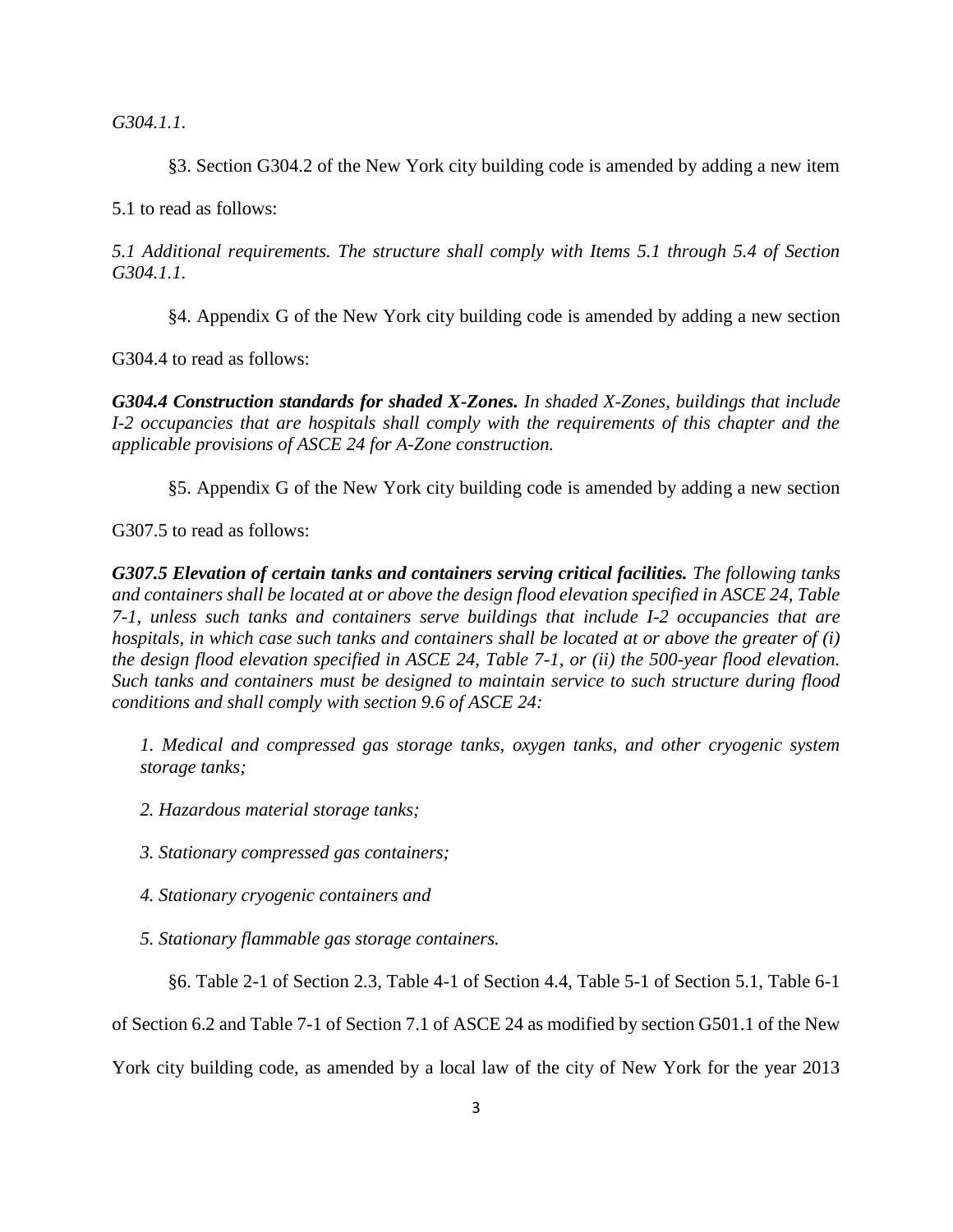amending the administrative code of the city of New York, the New York city plumbing code, the New York city building code, the New York city mechanical code and the New York city fuel gas code, relating to bringing such codes up to date with the 2009 editions of the international building, mechanical, fuel gas and plumbing codes, as proposed in introduction number 1056, are amended to read as follows:

## **TABLE 2-1 MINIMUM ELEVATION OF THE TOP OF LOWEST FLOOR RELATIVE TO DESIGN FLOOD ELEVATION (DFE)-A-ZONES<sup>a</sup>**

| STRUCTURAL OCCUPANCY CATEGORY <sup>D</sup>                            | <b>MINIMUM ELEVATION OF LOWEST FLOOR</b> |  |  |
|-----------------------------------------------------------------------|------------------------------------------|--|--|
|                                                                       | $DFE = BFE$                              |  |  |
| II $(1-$ and 2-family dwellings)                                      | $DFE = BFE + 2 ft$                       |  |  |
| $\overline{\mathrm{H}^{\mathrm{c}, d}(\mathrm{all} \mathrm{others})}$ | $DFE = BFE + 1 ft$                       |  |  |
| $\Pi$ <sup>c, d</sup>                                                 | $DFE = BFE + 1 ft$                       |  |  |
| $IV^{c,d}$                                                            | $DFE = BFE + 2 ft$                       |  |  |

- a. Minimum elevations shown in Table 2-1 do not apply to V Zones (see Table 4-1). Minimum elevations shown in Table 2-1 apply to A-Zones unless specific elevation requirements are given in Section 3 of this standard.
- b. See Table 1-1 or Table 1604.5 of the *New York City Building Code*, for structural occupancy category descriptions.
- c. For nonresidential buildings and nonresidential portions of mixed-use buildings, the lowest floor shall be allowed below the minimum elevation if the structure meets the floodproofing requirements of Section 6.
- *d. Buildings that include I-2 occupancies that are hospitals shall use the greater of (i) the DFE for the applicable structural occupancy category as indicated in this table or (ii) the 500-year flood elevation.*

## **TABLE 4-1**

## **MINIMUM ELEVATION OF BOTTOM OF LOWEST SUPPORTING HORIZONTAL STRUCTURAL MEMBER OF LOWEST FLOOR RELATIVE TO DESIGN FLOOD ELEVATION (DFE)-V-ZONES AND COASTAL A-ZONES**

| STRUCTURAL OCCUPANCY CATEGORY <sup>a</sup> | MEMBER ORIENTATION RELATIVE TO THE DIRECTION<br><b>OF WAVE APPROACH</b> |                            |  |
|--------------------------------------------|-------------------------------------------------------------------------|----------------------------|--|
|                                            | <b>Parallel</b> <sup>b</sup>                                            | Perpendicular <sup>b</sup> |  |
|                                            | $DFE = BFE$                                                             | $DFE = BFE$                |  |
| II (1-and 2- family dwellings)             | $DFE=BFE[$ $]+ 2$ ft                                                    | $DFE=BFE[$  + 2 ft         |  |
| $II^{\epsilon}$ (all others)               | $DFE = BFE$                                                             | $DFE = BFE + 1 ft$         |  |
| III <sup>c</sup>                           | $DFE = BFE + 1 ft$                                                      | $DFE = BFE + 2 ft$         |  |
| $IV^{\mathsf{c}}$                          | $DFE = BFE + 1 ft$                                                      | $DFE = BFE + 2 ft$         |  |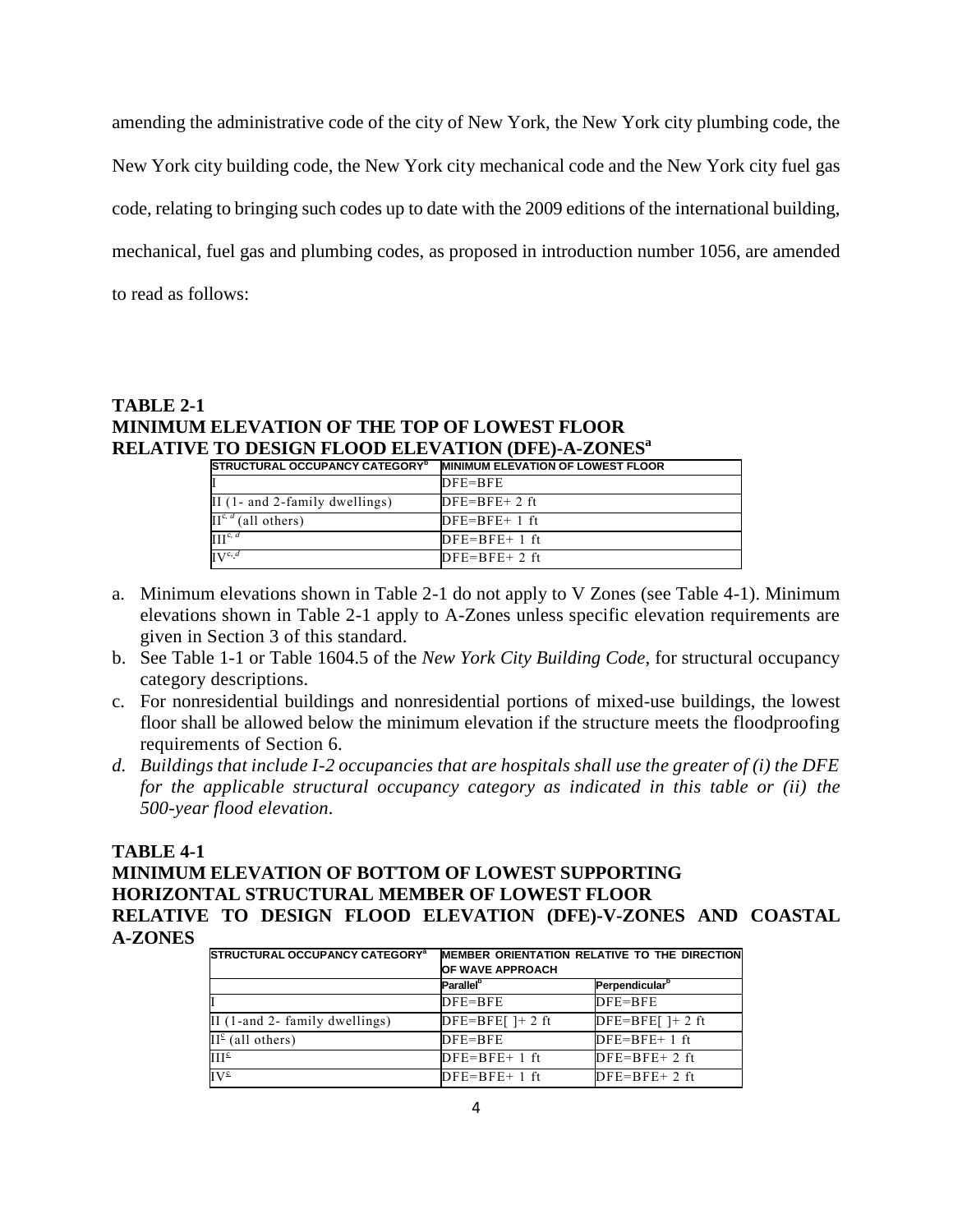- a. See Table 1-1, or Table 1604.5 of the *New York City Building Code*, for structural occupancy category descriptions.
- b. Orientation of lowest horizontal structural member relative to the general direction of wave approach; parallel shall mean less than or equal to  $+20$  degrees from the direction of approach; perpendicular shall mean greater than +20 degrees from the direction of approach.
- *c. Buildings that include I-2 occupancies that are hospitals shall use the greater of (i) the DFE for the applicable structural occupancy category as indicated in this table or (ii) the 500-year flood elevation.*

### **TABLE 5-1 MINIMUM ELEVATION, RELATIVE TO DESIGN FLOOD ELEVATION (DFE), BELOW WHICH FLOOD-DAMAGE-RESISTANT MATERIALS SHALL BE USED**

| <b>A-ZONE</b><br><b>STRUCTURAL</b><br><b>OCCUPANCY</b><br><b>CATEGORY</b> <sup>ª</sup> |                       | Coastal High Hazard Areas and Coastal A-Zones |                                        |  |
|----------------------------------------------------------------------------------------|-----------------------|-----------------------------------------------|----------------------------------------|--|
|                                                                                        |                       | Orientation Parallel <sup>o</sup>             | Orientation Perpendicular <sup>b</sup> |  |
|                                                                                        | DFE=BFE               | DFE=BFE                                       | DFE=BFE                                |  |
| $2 -$<br>$(1-$ and<br>11 I<br>dwellings)                                               | familyDFE=BFE+ $2$ ft | $DFE = BFE + 2 ft$                            | $DFE=BFE+2$ ft                         |  |
| $II^{\mathcal{C}}$ (all others)                                                        | $DFE=BFE+1$ ft        | $DFE = BFE + 1 ft$                            | $DFE=BFE+2$ ft.                        |  |
| HI⊾                                                                                    | $DFE = BFE + 1 ft$    | $DFE = BFE + 2 ft$                            | $DFE = BFE + 3 ft$                     |  |
| IV <sup>c</sup>                                                                        | $DFE = BFE + 2 ft$    | $DFE = BFE + 2 ft$                            | $DFE = BFE + 3 ft$                     |  |

- a. See Table 1-1, or Table 1604.5 of the *New York City Building Code*, for structural occupancy category descriptions.
- b. Orientation of lowest horizontal structural member relative to the general direction of wave approach; parallel shall mean less than or equal to  $+20$  degrees from the direction of approach; perpendicular shall mean greater than  $+20$  degrees from the direction of approach.
- *c. Buildings that include I-2 occupancies that are hospitals shall use the greater of (i) the DFE for the applicable structural occupancy category as indicated in this table or (ii) the 500-year flood elevation.*

#### **TABLE 6-1 MINIMUM ELEVATION OF FLOODPROOFING, RELATIVE TO DESIGN FLOOD ELEVATION (DFE)-A-ZONES**

| 8,111101,12119,11201120 |  |                                   |  |     |
|-------------------------|--|-----------------------------------|--|-----|
| <b>STRUCTURAL</b>       |  | OCCUPANCYMINIMUM ELEVATION        |  | ΟFΙ |
| <b>CATEGORYª</b>        |  | <b>FLOODPROOFING</b> <sup>b</sup> |  |     |
|                         |  | $DFE = BFE + 1 ft$                |  |     |
| $H^{c,d}$               |  | $DFE = BFE + 1 ft$                |  |     |
| HI₫                     |  | $DFE = BFE + 1 ft$                |  |     |
| IVª                     |  | $DFE = BFE + 2 ft$                |  |     |
|                         |  |                                   |  |     |

- a. See Table 1-1, or Table 1604.5 of the *New York City Building Code*, for structural occupancy category descriptions.
- b. Wet or dry floodproofing shall extend to the same level.
- c. Dry floodproofing of residential buildings and residential portions of mixed use buildings shall not be permitted.
- *d. Buildings that include I-2 occupancies that are hospitals shall use the greater of (i) the DFE*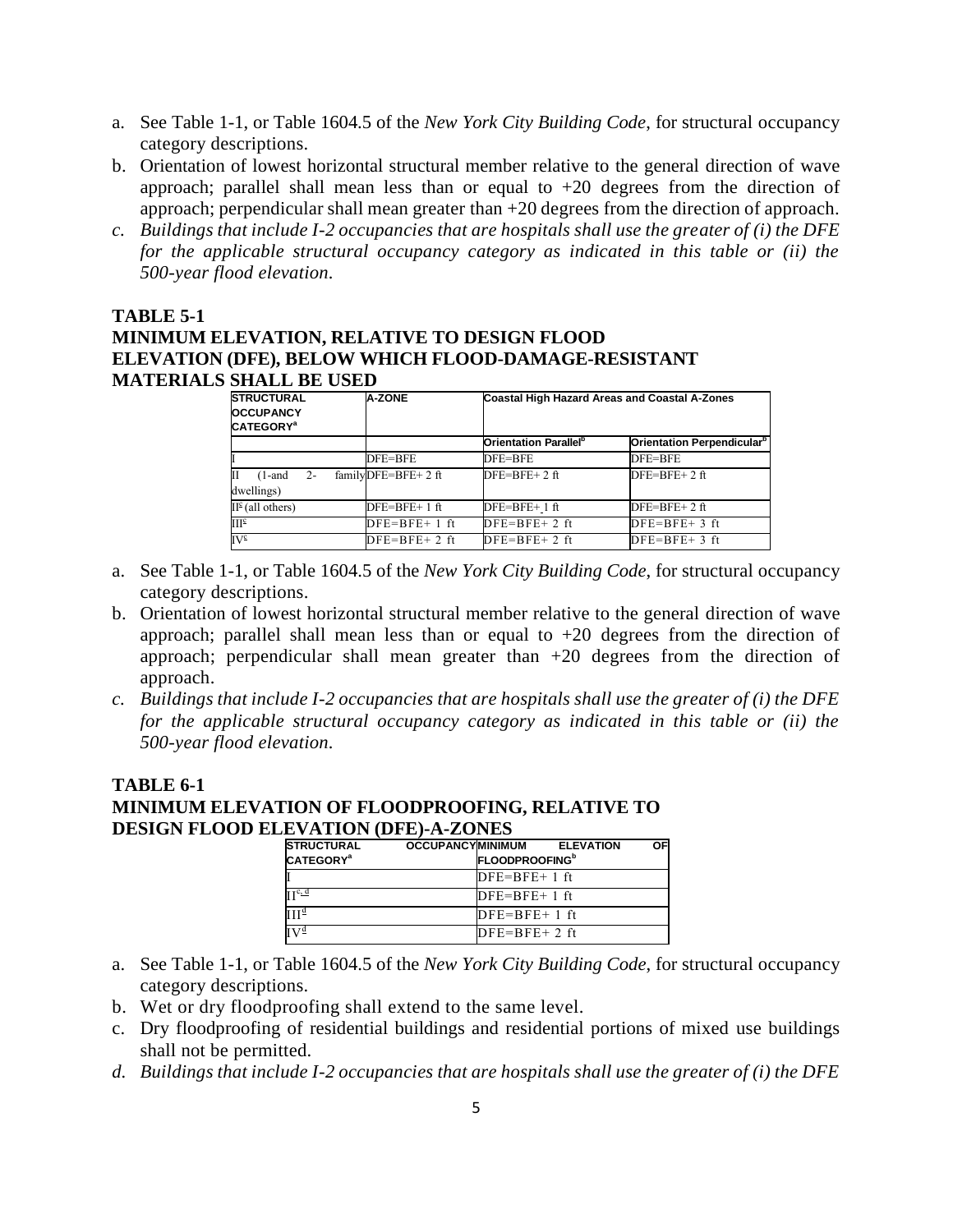*for the applicable structural occupancy category as indicated in this table or (ii) the 500-year flood elevation.*

#### **TABLE 7-1**

## **MINIMUM ELEVATION OF UTILITIES AND ATTENDANT EQUIPMENT RELATIVE TO DESIGN FLOOD ELEVATION (DFE)**

| STRUCTURAL OCCUPANCY CATEGORY <sup>a</sup>           | LOCATE UTILITIES AND ATTENDANT EQUIPMENT ABOVE <sup>b</sup> |                                                     |                                        |
|------------------------------------------------------|-------------------------------------------------------------|-----------------------------------------------------|----------------------------------------|
|                                                      | A-Zones                                                     | <b>Coastal High Hazard Area and Coastal A-Zones</b> |                                        |
|                                                      |                                                             | <b>Orientation Parallel</b> <sup>c</sup>            | Orientation Perpendicular <sup>c</sup> |
|                                                      | $DFE = BFE$                                                 | $DFE=BFE$                                           | $DFE=BFE$                              |
| II $(1$ -and 2- family dwellings)                    | $DFE=BFE+2$ ft                                              | $DFE=BFE+2$ ft                                      | $DFE = BFE + 2 ft$                     |
| $\overline{\mathrm{II}}^{\mathrm{c,d}}$ (all others) | $DFE = BFE + 1 ft$                                          | $DFE = BFE + 1 ft$                                  | $DFE = BFE + 2 ft$                     |
| $III^{\underline{d}}$                                | $DFE = BFE + 1 ft$                                          | $DFE=BFE+2$ ft                                      | $DFE=BFE+3$ ft                         |
| $IV^{\underline{d}}$                                 | $DFE = BFE + 2 ft$                                          | $DFE=BFE+2$ ft                                      | $DFE=BFE+3$ ft                         |

a. See Table 1-1, or Table 1604.5 of the *New York City Building Code*, for structural occupancy category descriptions.

- b. Locate utilities and attendant equipment above elevations shown unless otherwise provided in the text.
- c. Orientation of lowest horizontal structural member relative to the general direction of wave approach; parallel shall mean less than or equal to +20 degrees from the direction of approach; perpendicular shall mean greater than +20 degrees from the direction of approach*.*
- *d. Buildings that include I-2 occupancies that are hospitals shall use the greater of (i) the DFE for the applicable structural occupancy category as indicated in this table or (ii) the 500-year flood elevation.*

§7. Section G501.1 of the New York city building code is amended by adding a new

modification to section 7.2.4 of ASCE 24 to read as follows:

*Section 7.2.4. Section 7.2.4 (Disconnect Switches and Circuit Breakers) is amended to read as follows:*

*7.2.4 Disconnect Switches and Circuit Breakers. The main disconnect switch, all service disconnecting means, and all circuit breakers shall be located above and be accessible from the elevation specified in Table 7-1. Switches, all service disconnecting means, and circuit breakers shall be located no more than 6 feet 7 inches (2 m) above the floor, or a platform shall be installed to provide access.*

§8. The modification to section 23.2.2.4(c) of NFPA 13 set forth in section Q102.1 of

Appendix Q of the New York city building code, as amended by a local law of the city of New

York for the year 2013 amending the administrative code of the city of New York, the New York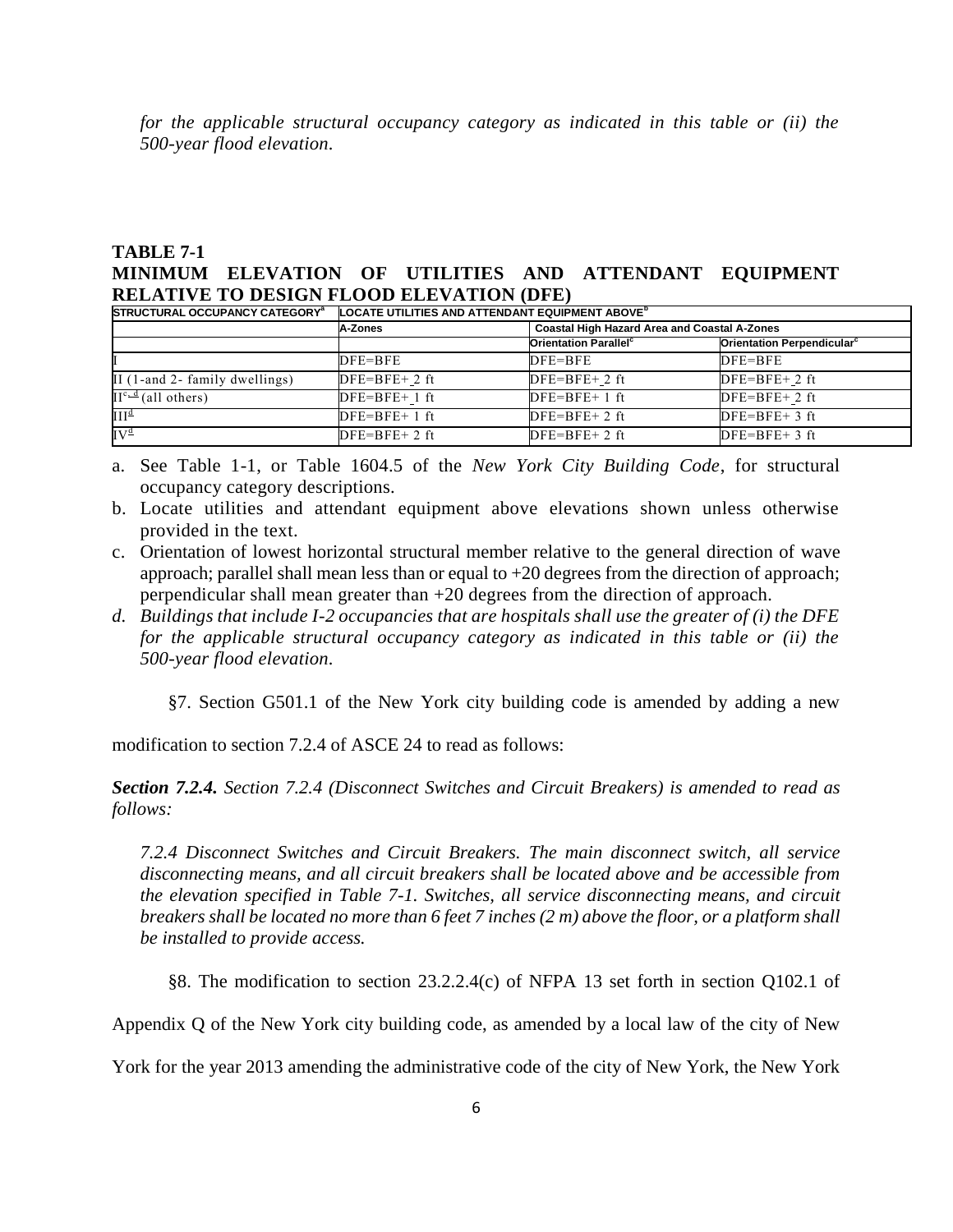city plumbing code, the New York city building code, the New York city mechanical code and the New York city fuel gas code, relating to bringing such codes up to date with the 2009 editions of the international building, mechanical, fuel gas and plumbing codes, as proposed in introduction number 1056, is amended to read as follows:

(c) Such pumps shall also comply with the applicable provisions of this Referenced Standard and the *New York City Building Code* pertaining to Fire Pumps, except that only one water supply [and no enclosure] shall be required.

§9. The modification to section 9.1.5(2)(f) of NFPA 14 set forth in section Q105.1 of Appendix Q of the New York city building code, as amended by a local law of the city of New York for the year 2013 amending the administrative code of the city of New York, the New York city plumbing code, the New York city building code, the New York city mechanical code and the New York city fuel gas code, relating to bringing such codes up to date with the 2009 editions of the international building, mechanical, fuel gas and plumbing codes, as proposed in introduction number 1056, is amended to read as follows:

(f) Fire pumps shall be placed on concrete pads at least 12 in. (305mm) above the pump room floor with a clearance of at least 3 ft. (914 mm) maintained on all sides from walls or from other equipment in the pump room. In the event of the use of a vertical shaft centrifugal fire pump, the 12 in. (305 mm) high concrete pad may be omitted, provided the bottom of the electric driving motor and all electrical appurtenances are raised at least 12 in. (305 mm) above the pump room floor. *Fire pumps shall be located in a 2-hour fire-rated enclosure.* 

§10. Section 301.13 of the New York city mechanical code, as added by local law number

33 for the year 2007, is amended to read as follows:

**301.13 Flood hazard.** For structures located in areas of special flood hazard, *and buildings that include I-2 occupancies that are hospitals located in shaded X-Zones*, mechanical systems, equipment and appliances shall comply with Appendix G of the *New York City Building Code*.

§11. The New York city fire code is amended by adding a new section 904.3.6 to read as

follows: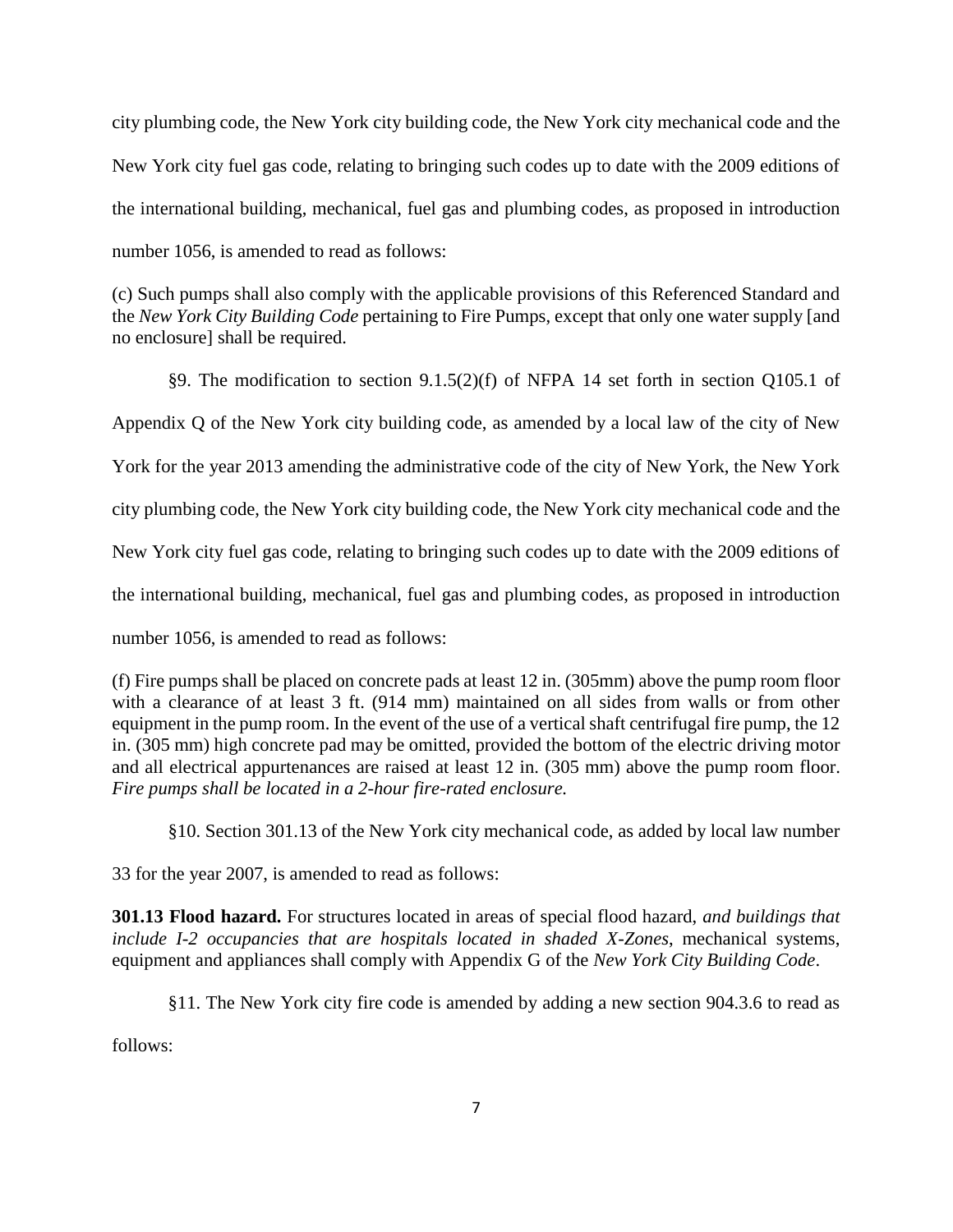*904.3.6 Flood hazard. Non-water fire extinguishing system control panels located in areas of special flood hazard or on the premises of Group I-2 occupancies that are hospitals located in shaded X-Zones (as defined in Section G201.2 of Appendix G of the Building Code) shall be located at or above the design flood elevation in accordance with Appendix G of the Building Code.*

§12. Section 2703.2.4 of chapter 27 the New York city fire code, as added by local law

number 26 for the year 2008, is amended to read as follows:

**2703.2.4 Installation of tanks.** Installation of tanks shall be in accordance with Sections 2703.2.4.1 through [2703.2.4.2.1] *2703.2.4.3* and with the regulations of the New York State Department of Environmental Conservation as set forth in 6 NYCRR Sections 599.6, 614.7 and 614.13.

**2703.2.4.1 Underground tanks.** Underground tanks used for the storage of liquid hazardous materials shall be provided with secondary containment.

**2703.2.4.2 Aboveground tanks.** Aboveground stationary tanks used for the storage of liquid hazardous materials shall be located and protected in compliance with the requirements for outdoor storage of the particular material involved.

**2703.2.4.2.1 Marking.** Aboveground stationary tanks shall be marked as required by Section 2703.5.

*2703.2.4.3 Flood hazard. Hazardous material storage tanks located in areas of special flood hazard or on the premises of Group I-2 occupancies that are hospitals located in shaded X-Zones (as defined in Section G201.2 of the Building Code) shall comply with Section G307.5 of Appendix G of the Building Code.*

§13. Section 3003.3.1 of chapter 33 of the New York city fire code, as added by local law

number 26 for the year 2008, is amended to read as follows:

**3003.3.1** [**Reserved.**] *Flood hazard. Stationary compressed gas containers located in areas of special flood hazard or on the premises of Group I-2 occupancies that are hospitals located in shaded X-Zones (as defined in Section G201.2 of Appendix G of the Building Code) shall comply with Section G307.5 of the Building Code.*

§14. Section 3203.1.2 of chapter 32 of the New York city fire code, as added by local law

number 26 for the year 2008, is amended to read as follows:

**3203.1.2** [**Reserved.**] *Flood hazard. Stationary cryogenic containers located in areas of special flood hazard or on the premises of Group I-2 occupancies that are hospitals located in shaded*